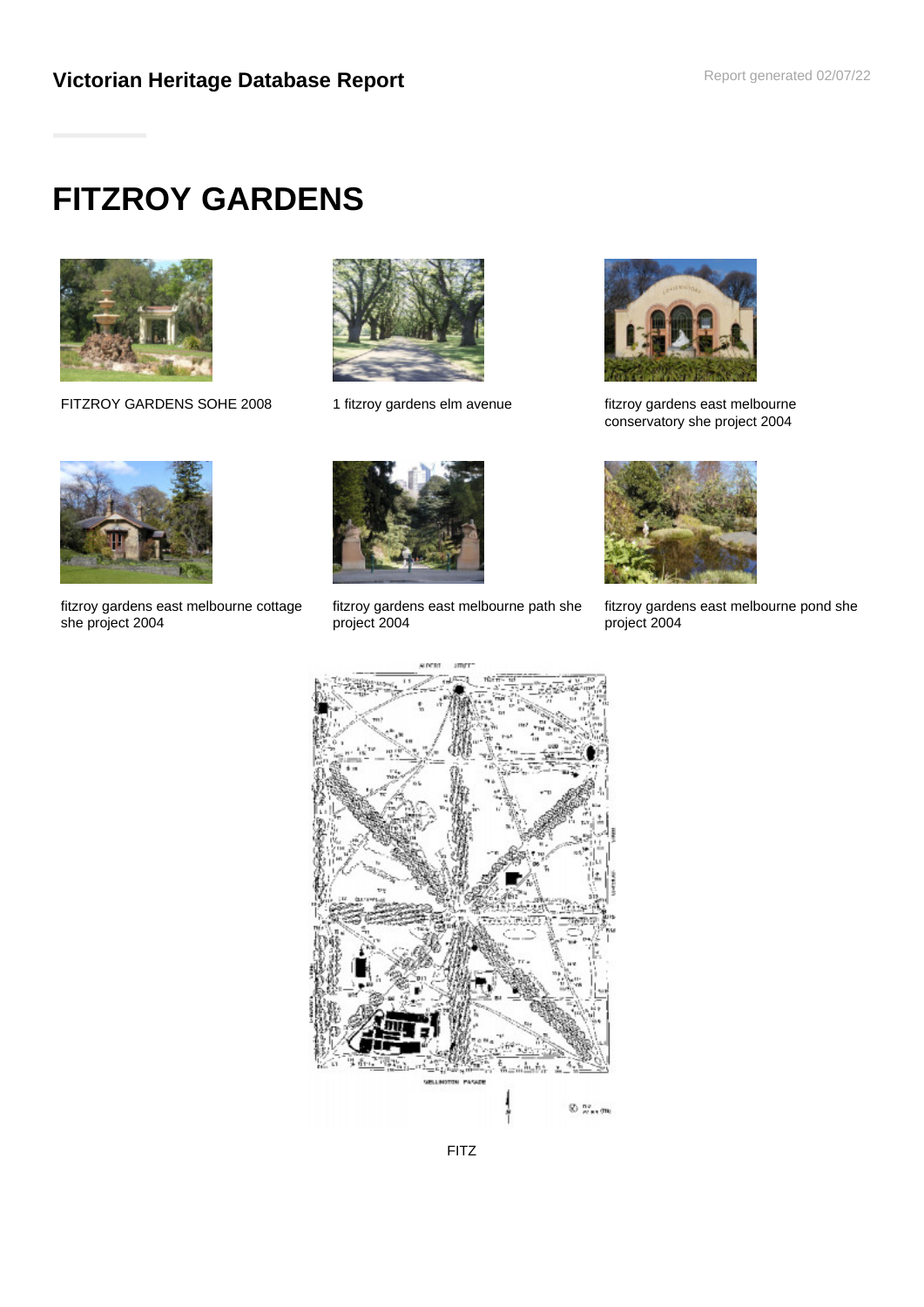## **Location**

WELLINGTON PARADE and LANSDOWNE STREET and CLARENDON STREET and ALBERT STREET EAST MELBOURNE, Melbourne City

## **Municipality**

MELBOURNE CITY

## **Level of significance**

Registered

## **Victorian Heritage Register (VHR) Number**

H1834

## **Heritage Overlay Numbers**

HO883

## **VHR Registration**

August 26, 1999

## **Heritage Listing**

Victorian Heritage Register

**Statement of Significance**

Last updated on - December 2, 1999

#### What is significant?

The Fitzroy Gardens were set aside as a public reserve, then known as Fitzroy Square, in 1848. Partially cleared and fenced during the 1840s and 1850s, it was not until 1859 that the reserve was laid out and developed as a garden under the supervision of Deputy Surveyor-General Clement Hodgkinson with the assistance of gardener James Sinclair. Fitzroy Gardens retain their original path system, albeit somewhat simplified and resurfaced. They also retain avenues of mature elms which are of national significance in their own right, together with remnants of the 1860s and 1870s mix of conifers and other specimen trees, and examples of ribbon border planting and sub-tropical planting of the late nineteenth century. A substantial collection of nineteenth century buildings also survives within the Gardens.

Like many nineteenth century gardens, the Fitzroy Gardens presents a layering of later phases of development, each curator introducing a slightly different landscape style and altering its overall character. In particular, the Gardens underwent major change in the interwar period, with the removal of large numbers of trees and the introduction of a new garden aesthetic. This period also saw the modification of path alignments and detailing and the expansion of the works area, as well as the addition of a number of distinctive new buildings, structures and works of sculpture. The interwar character is still visible to a large degree in the fabric of the place and demonstrates a major phase in its history. Today, the Fitzroy Gardens present as a series of layers that combine to create a cultural landscape of considerable individuality and diversity.

#### How is it significant?

The Fitzroy Gardens are of historical, aesthetic, architectural, scientific (horticultural) and social significance to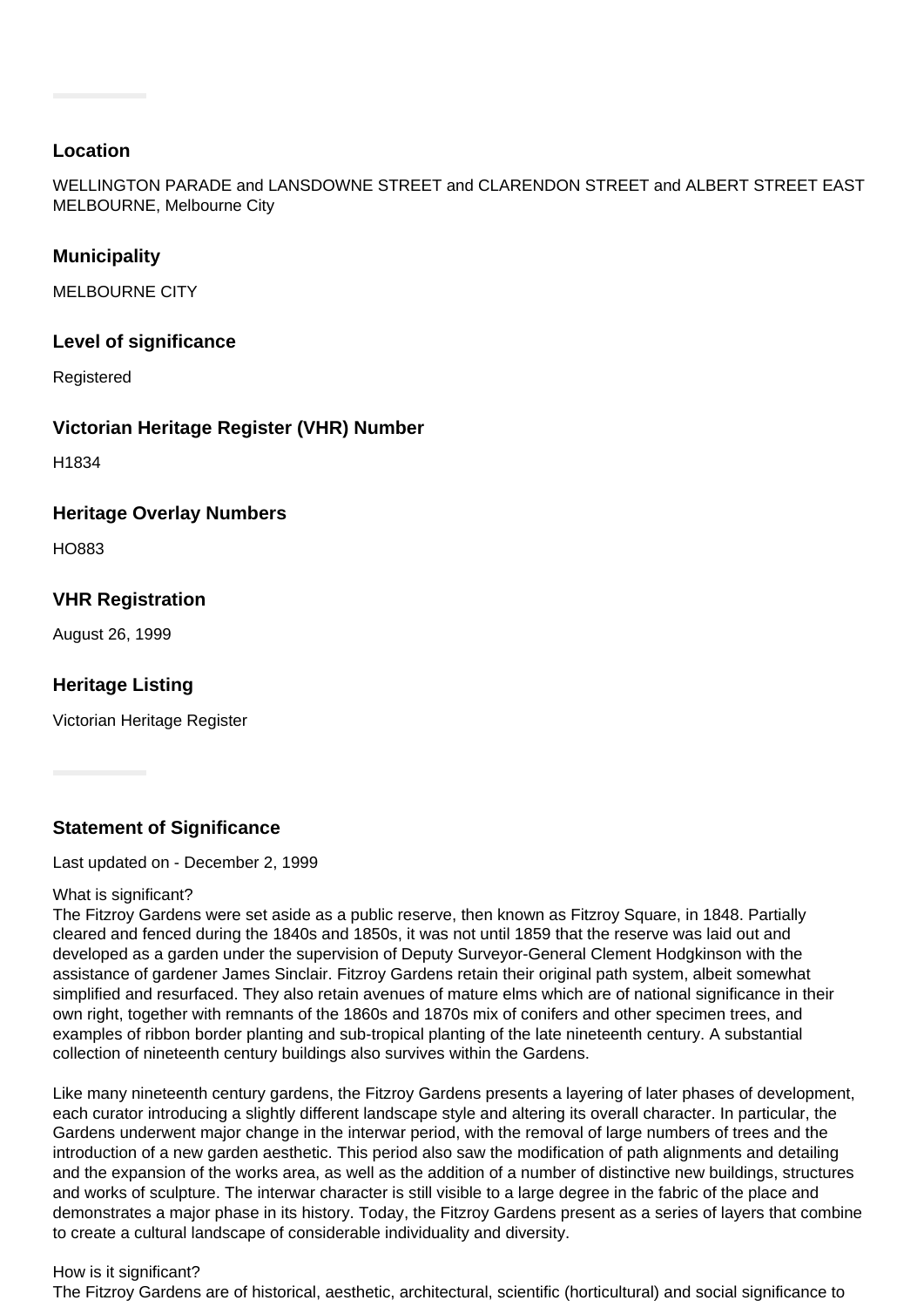the State of Victoria.

#### Why is it significant?

The Fitzroy Gardens are of historical significance as one of a ring of public reserves around Melbourne established in the nineteenth century to provide respite and relaxation for the city's residents. The Fitzroy Gardens have been viewed as the flagship of this group of city gardens, which includes the Flagstaff, Treasury, Carlton and Alexandra Gardens and the Domain. In a statewide context, while not as intact as the Royal Botanic Gardens or the Ballarat Botanical Gardens, the Fitzroy Gardens are an important remnant of the city's nineteenth century garden heritage. They are also a reminder of the city's relatively large investment in public gardens, a reflection of 19th century beliefs about the moral and health benefits of green spaces in often dirty, smelly and overcrowded cities.

The Gardens contain several buildings and structures which are of architectural significance in their own right, including the Band Pavilion (1864), the Rotunda (1873), and an early gardener's cottage, Sinclair's Cottage (1866). Significant twentieth century buildings include the Spanish Revival-styled Conservatory (1930) and the Electricity Substation (1940).

The Fitzroy Gardens are of aesthetic significance for their surviving path system and magnificent avenues of elms and other species, providing a framework for the wide rolling lawns and vistas enhanced by garden structures and floral displays. The general topography that sets most of the gardens below street level, the sense of mystery and enclosure provided by the fern gully, the mound and lake and the majestic spreading specimen trees all combine to give the Fitzroy Gardens their unique character.

Fitzroy Gardens are of scientific (horticultural) significance for their outstanding collection of plants, including conifers, palms and deciduous trees. The avenues and rows of about 270 elms, *Ulmus procera* (English Elm) and U. x hollandica (Dutch Elm) throughout the gardens are some of the best avenues in Victoria. These avenues are of increasing international significance as Dutch Elm Disease has killed most of these species in the northern hemisphere. Other notable trees are: Ficus macrophylla (Moreton Bay Fig), Ficus platypoda (Smallleaved Fig), Quercus bicolor (Swamp White Oak), and the cedar avenue (Cedrus deodara) along the Hotham Walk. Significant individual tree species include a collection of nineteenth century conifers (including pines and Araucarias), the rare Ficus palmata (Indian Fig) and a collection of palms.

The Fitzroy Gardens are of social significance because, from their establishment in the early 1860s, the Gardens have been a place of relaxation, passive recreation and entertainment; the Gardens have been the people's park in the city. Attractions such as the indoor horticultural displays in the Conservatory, the Fairies' Tree, Model Tudor Village and Cook's Cottage have provided interest and pleasure for children and adults alike. Both the local and wider communities use the Gardens, which have been and remain a source of great pleasure to the many who frequent them.

# **Permit Exemptions**

<span class="c1">General:<br /> 1. All alterations are to be planned and carried out in a manner which prevents damage to the fabric of the registered place or object.<br />> $\geq$  2. Existing elements identified in the Conservation Analysis Report for the Fitzroy Gardens as Intrusive Elements or of No Significance may be removed or internally altered without a permit from Heritage Victoria.<br />  $\geq$  3. Should it become apparent during further inspection or the carrying out of alterations that original or previously hidden or inaccessible details of the place or object are revealed which relate to the significance of the place or object, then the exemption covering such alteration shall cease and the Executive Director shall be notified as soon as possible.<br />> 4. If there is a conservation policy and plan approved by the Executive Director, all works shall be in accordance with it. < br  $\sim$ 5. Nothing in this declaration prevents the Executive Director from amending or rescinding all or any of the permit exemptions.<br /> 6. Nothing in this declaration exempts owners or their agents from the responsibility to seek relevant planning or building permits from the responsible authority where applicable.<br />> <br />> <br />> Buildings Exterior:<br /> \* Minor repairs and maintenance which replace like with like.<br /> \* Painting of previously painted walls, posts, and roofing in the same colour.  $\langle$ br  $\rangle$  \* Treatments to stabilise and protect timber structures.<br /> <br /> Buildings Interior:<br />>\* Painting of previously painted walls and ceilings provided that preparation or painting does not remove evidence of the original paint or other decorative scheme. $\text{cbr} \geq \text{*}$ Removal of paint from originally unpainted or oiled joinery, doors, architraves, skirtings and decorative strapping.<br /> \* Installation, removal or replacement of carpets and/or flexible floor coverings.<br />\* \* Installation, removal or replacement of curtain track, rods, blinds and other window dressings.<br />
\* Installation,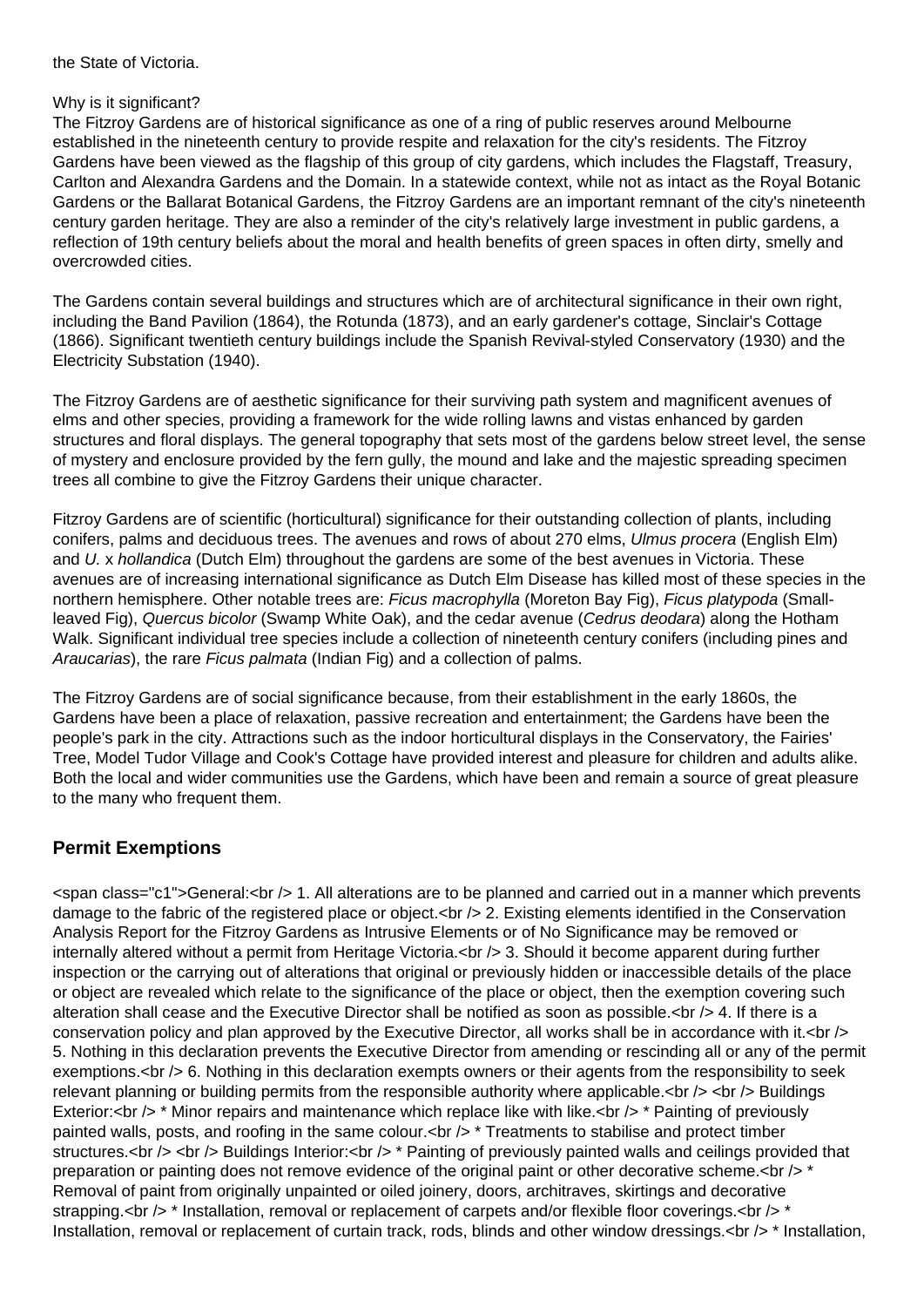removal or replacement of hoods, nails and other devices for the hanging of mirrors, paintings and other wall mounted artworks.<br /> \* Refurbishment of existing bathrooms, toilets and or en suites including removal, installation or replacement of sanitary fixtures and associated piping, mirrors, wall and floor coverings.  $\langle$ br  $\rangle$  \* Installation, removal or replacement of existing kitchen benches and fixtures including sinks, stoves, ovens, refrigerators, dishwashers etc and associated plumbing and wiring. <br />> \* Installation, removal or replacement of electrical wiring provided that all new wiring is fully concealed and any original light switches, pull cords, push buttons or power outlets are retained in-situ. Note: if wiring original to the place was carried in timber conduits then the conduits should remain in-situ.<br />  $\star$  Installation, removal or replace of bulk insulation in the roof space.<br />> \* Installation, removal or replacement of smoke detectors.<br />> <br />> <br />>
Landscape<br />
the Repairs, conservation, and maintenance to hard landscape elements, buildings and structures, sculptures, fountains and monuments, steps, paths, roadways and gutters, drainage and irrigation systems, edging, fences and gates.<br /> \* The process of gardening; mowing, hedge clipping, bedding displays, removal of dead plants, disease and weed control, emergency and safety works and landscaping and planting to retain the existing landscape character.<br /> \* New or replacement planting which conserves the landscape character, elm, oak, fig and cedar avenues and rows. $\langle$ br  $/$   $\rangle$  \* In the event of loss of any tree specified in the Extent of Registration, replanting with the same species of tree as that removed.<br  $/$   $>$  \* Management of trees in accordance with Australian Standard; Pruning of Amenity Trees AS 4373.<br />>  $\star$  Vegetation protection and management of the possum population.<br /> \* Removal of plants listed as State Prohibited and Regionally Controlled Weeds in the Catchment and Land Protection Act 1994.<br />  $\geq$  \* Maintenance and replacement of play equipment to meet Australian Standards; Playground equipment for parks, schools and domestic use AS 1924; Playgrounds - Guide to siting and to installation and maintenance of equipment AS 2155;and Playground surfacing - Specifications, requirements and test method AS 4422.<br />> \* Installation, removal or replacement of garden watering and drainage systems.</span> <span class="c1">General Conditions: 1. All exempted alterations are to be planned and carried out in a manner which prevents damage to the fabric of the registered place or object.</span> <span class="c1">General Conditions: 2. Should it become apparent during further inspection or the carrying out of works that original or previously hidden or inaccessible details of the place or object are revealed which relate to the significance of the place or object, then the exemption covering such works shall cease and Heritage Victoria shall be notified as soon as possible. Note: All archaeological places have the potential to contain significant subsurface artefacts and other remains. In most cases it will be necessary to obtain approval from the Executive Director, Heritage Victoria before the undertaking any works that have a significant sub-surface component.</span> <span class="c1">General Conditions: 3. If there is a conservation policy and plan, all works shall be in accordance with it. Note: A Conservation Management Plan provides guidance for the management of the heritage values associated with the site. It may not be necessary to obtain a heritage permit for certain works specified in the management plan.</span> <span class="c1">General Conditions: 4. Nothing in this determination prevents the Executive Director from amending or rescinding all or any of the permit exemptions.</span> <span class="c1">General Conditions: 5. Nothing in this determination exempts owners or their agents from the responsibility to seek relevant planning or building permits from the responsible authorities where applicable.</span> <span class="c1">Regular Site Maintenance : The following site maintenance works are permit exempt under section 66 of the Heritage Act 1995: a) regular site maintenance provided the works do not involve the removal or destruction of any significant above-ground features or sub-surface archaeological artefacts or deposits; b) the maintenance of an item to retain its conditions or operation without the removal of or damage to the existing fabric or the introduction of new materials; c) cleaning including the removal of surface deposits, organic growths, or graffiti by the use of low pressure water and natural detergents and mild brushing and scrubbing; d) repairs, conservation and maintenance to plaques, memorials, roads and paths, fences and gates and drainage and irrigation. e) the replacement of existing services such as cabling, plumbing, wiring and fire services that uses existing routes, conduits or voids, and does not involve damage to or the removal of significant fabric. Note: Surface patina which has developed on the fabric may be an important part of the item's significance and if so needs to be preserved during maintenance and cleaning. Note: Any new materials used for repair must not exacerbate the decay of existing fabric due to chemical incompatibility, obscure existing fabric or limit access to existing fabric for future maintenance. Repair must maximise protection and retention of fabric and include the conservation of existing details or elements.</span> <span class="c1">Fire Suppression Duties : The following fire suppression duties are permit exempt under section 66 of the Heritage Act 1995, a) Fire suppression and fire fighting duties provided the works do not involve the removal or destruction of any significant above-ground features or sub-surface archaeological artefacts or deposits; b) Fire suppression activities such as fuel reduction burns, and fire control line construction, provided all significant historical and archaeological features are appropriately recognised and protected; Note: Fire management authorities should be aware of the location, extent and significance of historical and archaeological places when developing fire suppression and fire fighting strategies. The importance of places listed in the Heritage Register must be considered when strategies for fire suppression and management are being developed.</span> <span class="c1">Weed and Vermin Control : The following weed and vermin control activities are permit exempt under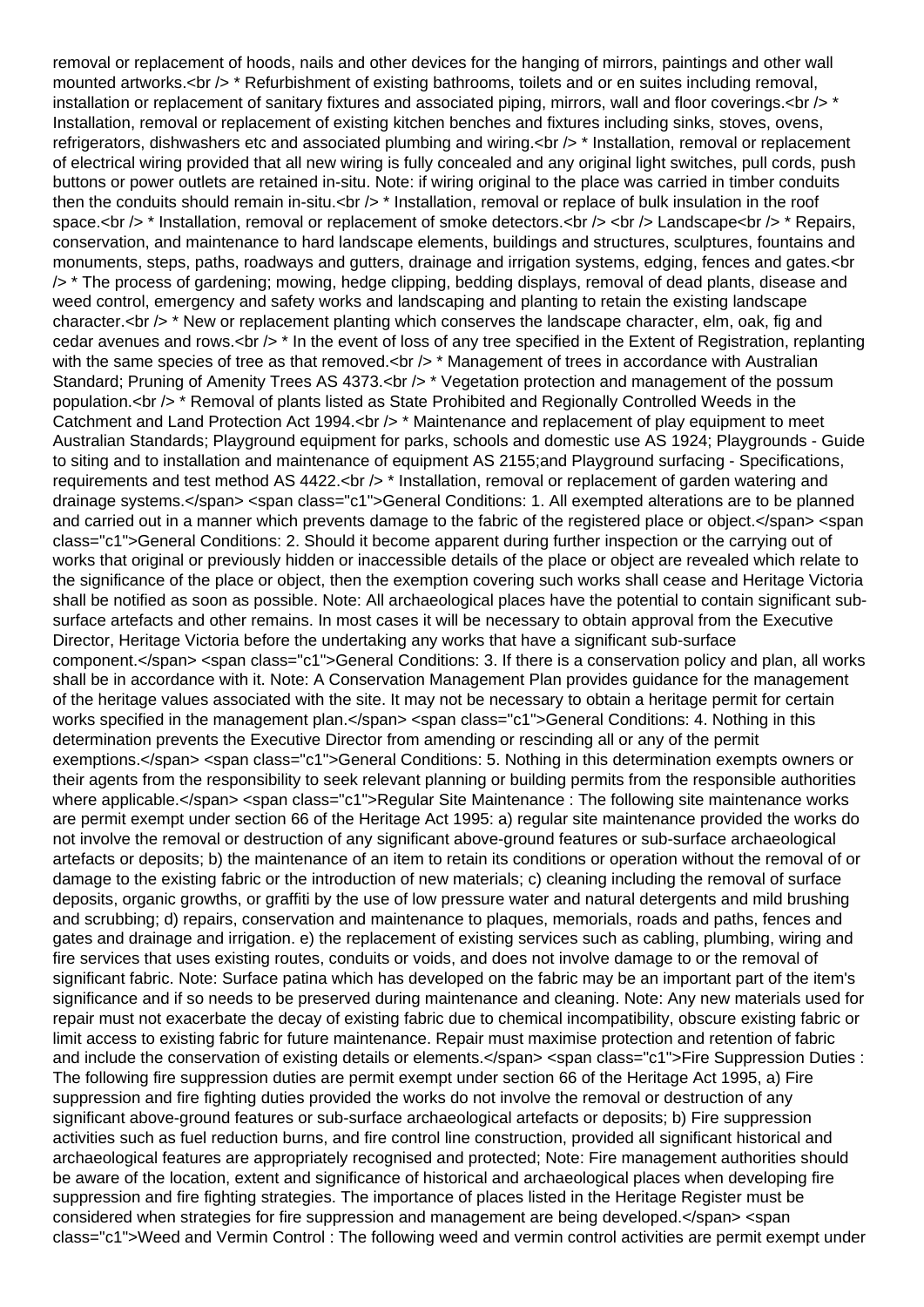section 66 of the Heritage Act 1995, a) Weed and vermin control activities provided the works do not involve the removal or destruction of any significant above-ground features or sub-surface archaeological artefacts or deposits; Note: Particular care must be taken with weed and vermin control works where such activities may have a detrimental affect on the significant fabric of a place. Such works may include the removal of ivy, moss or lichen from an historic structure or feature, or the removal of burrows from a site that has archaeological values.</span> <span class="c1">Landscape Maintenance : \* The process of gardening, including mowing, hedge clipping, bedding displays, removal of dead shrubs and replanting the same species or cultivar, disease and weed control, and maintenance to care for existing plants. \* Repairs, conservation, and maintenance to hard landscape elements, buildings and structures, fountains and monuments, steps, paths, paths and gutters, drainage and irrigation systems, edging, fences and gates. \* Removal of dead or dangerous trees and vegetation, works to maintain fire safety and to conserve significant buildings and structures and emergency works, provided a report is submitted to the Executive Director within 21 days. \* Replanting the same plant species which conserves the significant landscape character and values including specimen trees, avenues, rows, shrubberies, flower beds, and lawns, provided a list and plan is submitted to the Executive Director for approval. \* Management of trees in accordance with Australian Standard; Pruning of Amenity Trees AS 4373- 1996. \* Management of trees in accordance with Australian Standard; Protection of Trees on Development Sites AS 4970-2009 \* Subsurface works involving the installation, removal or replacement of watering and drainage systems or services, outside the canopy edge of significant trees in accordance with .AS4970 and on the condition that works do not impact on archaeological features or deposits. \* Removal of plants listed as noxious weeds in the Catchment and Land Protection Act 1994 \* Vegetation protection and management of the possum and rabbit population. \* Repainting the same colour of previously painted surfaces</span> <span class="c1">Public Safety and Security : The following public safety and security activities are permit exempt under section 66 of the Heritage Act 1995, a) public safety and security activities provided the works do not involve the removal or destruction of any significant above-ground structures or sub-surface archaeological artefacts or deposits; b) the erection of temporary security fencing, scaffolding, hoardings or surveillance systems to prevent unauthorised access or secure public safety which will not adversely affect significant fabric of the place including archaeological features; c) development including emergency stabilisation necessary to secure safety where a site feature has been irreparably damaged or destabilised and represents a safety risk to its users or the public. Note: Urgent or emergency site works are to be undertaken by an appropriately qualified specialist such as a structural engineer, or other heritage professional.</span> <span class="c1">Signage and Site Interpretation : The following Signage and Site Interpretation activities are permit exempt under section 66 of the Heritage Act 1995, a) signage and site interpretation activities provided the works do not involve the removal or destruction of any significant above-ground structures or sub-surface archaeological artefacts or deposits; b) the erection of non-illuminated signage for the purpose of ensuring public safety or to assist in the interpretation of the heritage significance of the place or object and which will not adversely affect significant fabric including landscape or archaeological features of the place or obstruct significant views of and from heritage values or items; c) signage and site interpretation products must be located and be of a suitable size so as not to obscure or damage significant fabric of the place; d) signage and site interpretation products must be able to be later removed without causing damage to the significant fabric of the place; Note: The development of signage and site interpretation products must be consistent in the use of format, text, logos, themes and other display materials. Note: Where possible, the signage and interpretation material should be consistent with other schemes developed on similar or associated sites. It may be necessary to consult with land managers and other stakeholders concerning existing schemes and strategies for signage and site interpretation.</span> <span class="c1">Mineral Exploration : The following Mineral Exploration activities are permit exempt under section 66 of the Heritage Act 1995, a) mineral Exploration activities provided the works do not involve the removal or destruction of any significant above-ground features or sub-surface archaeological artefacts or deposits; b) preliminary non-intrusive exploration, including geological mapping, geophysical surveys, and geochemical sampling and access to shafts and adits; c) advanced forms of exploration (drilling), including the location of drill pads and access tracks where this has been the subject of on-site negotiation and agreement with representatives of Heritage Victoria, DSE and Parks Victoria, and where all significant historic site features have been identified and protected as part of an approved work plan.</span> <span class="c1">Minor Works : Note: Any Minor Works that in the opinion of the Executive Director will not adversely affect the heritage significance of the place may be exempt from the permit requirements of the Heritage Act. A person proposing to undertake minor works must submit a proposal to the Executive Director. If the Executive Director is satisfied that the proposed works will not adversely affect the heritage values of the site, the applicant may be exempted from the requirement to obtain a heritage permit. If an applicant is uncertain whether a heritage permit is required, it is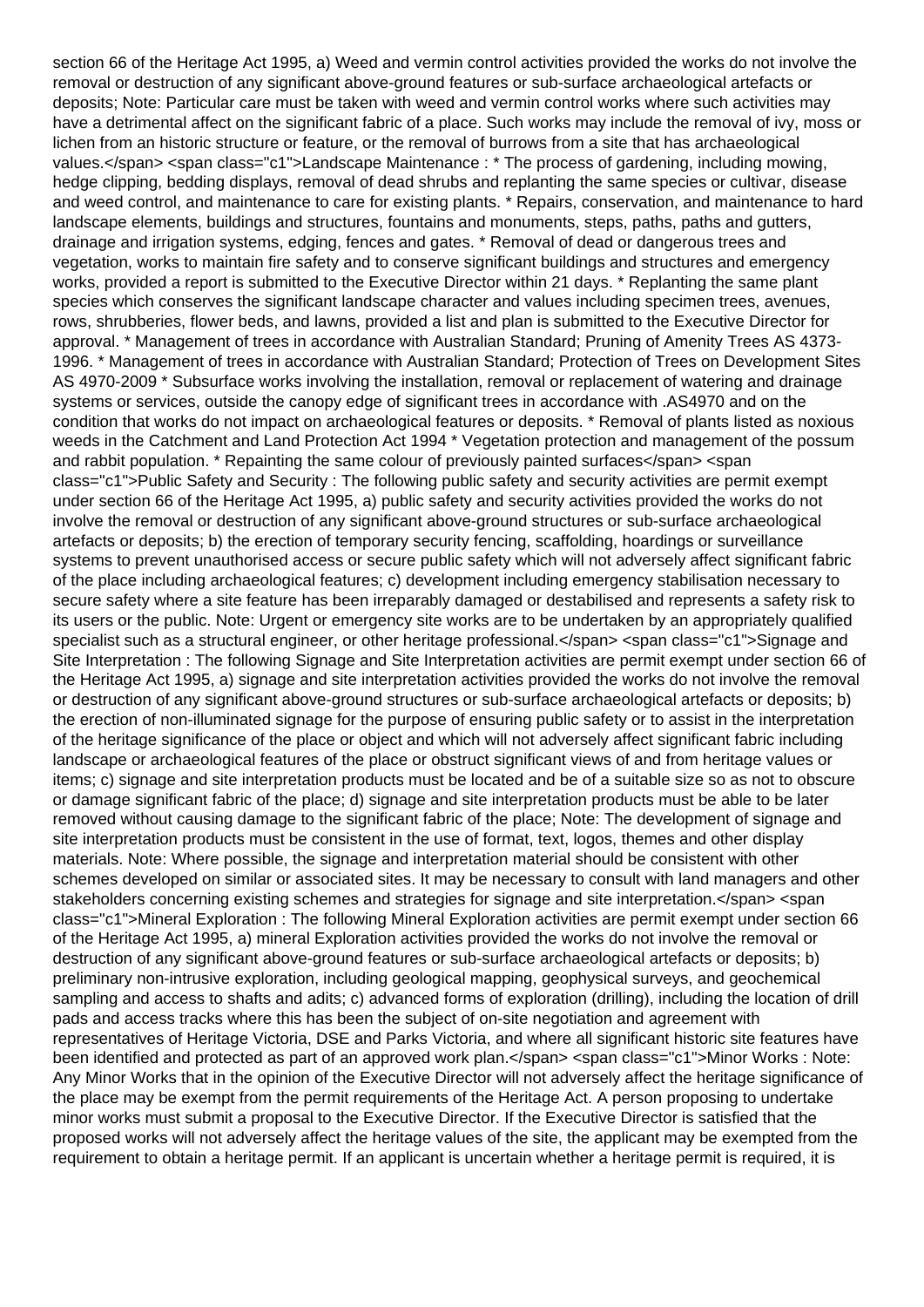recommended that the permits co-ordinator be contacted.</span>

| Construction<br>dates      | 1848.                                                                                                                   |
|----------------------------|-------------------------------------------------------------------------------------------------------------------------|
| Heritage Act<br>Categories | Registered place,                                                                                                       |
| <b>Other Names</b>         | TUDOR VILLAGE, SINCLAIR'S COTTAGE, SINCLAIRS COTTAGE, CAPTAIN COOK'S<br>COTTAGE, COOKS COTTAGE, ELECTRICAL SUB STATION, |
| Hermes<br>Number           | 4703                                                                                                                    |
| Property<br>Number         |                                                                                                                         |

## **History**

<span class="c1">Contextual History:History of Place:<br /> <br /> The site of the Fitzroy Gardens was reserved in 1848 and by the mid-1860s the laying out and major planting of the gardens had been completed, as well as the construction of paths and numerous buildings. Clement Hodgkinson, Assistant Commissioner of the Lands and Survey Department, and James Sinclair, the Scottish gardener employed at the gardens in the 1860s and 1870s, were chiefly responsible for the initial layout.<br />> <br />> After Hodgkinson's retirement in 1874, his assistant, Nicholas Bickford, who was appointed Curator of Metropolitan Parks and Gardens in the same year, took responsibility for the Gardens. Others to have subsequent influence on the Gardens' development were John Guilfoyle (1911-1920), the brother-in-law of William Guilfoyle, and John T. Smith (1921-1943).<br />> <br /> The earliest known planting list in the Gardens was of material obtained from von Mueller from the Royal Botanic Gardens in 1862.</span>

## **Extent of Registration**

#### NOTICE OF REGISTRATION

As Executive Director for the purpose of the Heritage Act, I give notice under section 46 that the Victorian Heritage Register is amended by including the Heritage Register Number 1834 in the category described as a Heritage place:

Fitzroy Gardens, Wellington Parade, East Melbourne, City of Melbourne.

#### EXTENT:

1. All of the land known as Crown Reserve Rs3610, Section 9A, Parish of Mebourne North, County of Bourke, marked L1 on Diagram 1834 held by the Executive Director being the land bounded by

Wellington Parade, Landsdowne Street, Albert Street and Clarendon Street.

2. All of the buildingds and structures marked as follows on Diagram Number 1834 held by the Executive Director:

B1 River God Fountain (1862) B2 Grey Street Fountain (1862) B3 Band Pavillion (1864) B4 Sinclair's Cottage and Outbuilding (1866) B5 Rotunda (1873) B6 Glasshouses (2), (1920s) B7 Workshop building (1922) B8 PropagatorÕs Cottage and Associated Wall (1928) B9 Conservatory (1930) B10 Meditation Statue (1933)